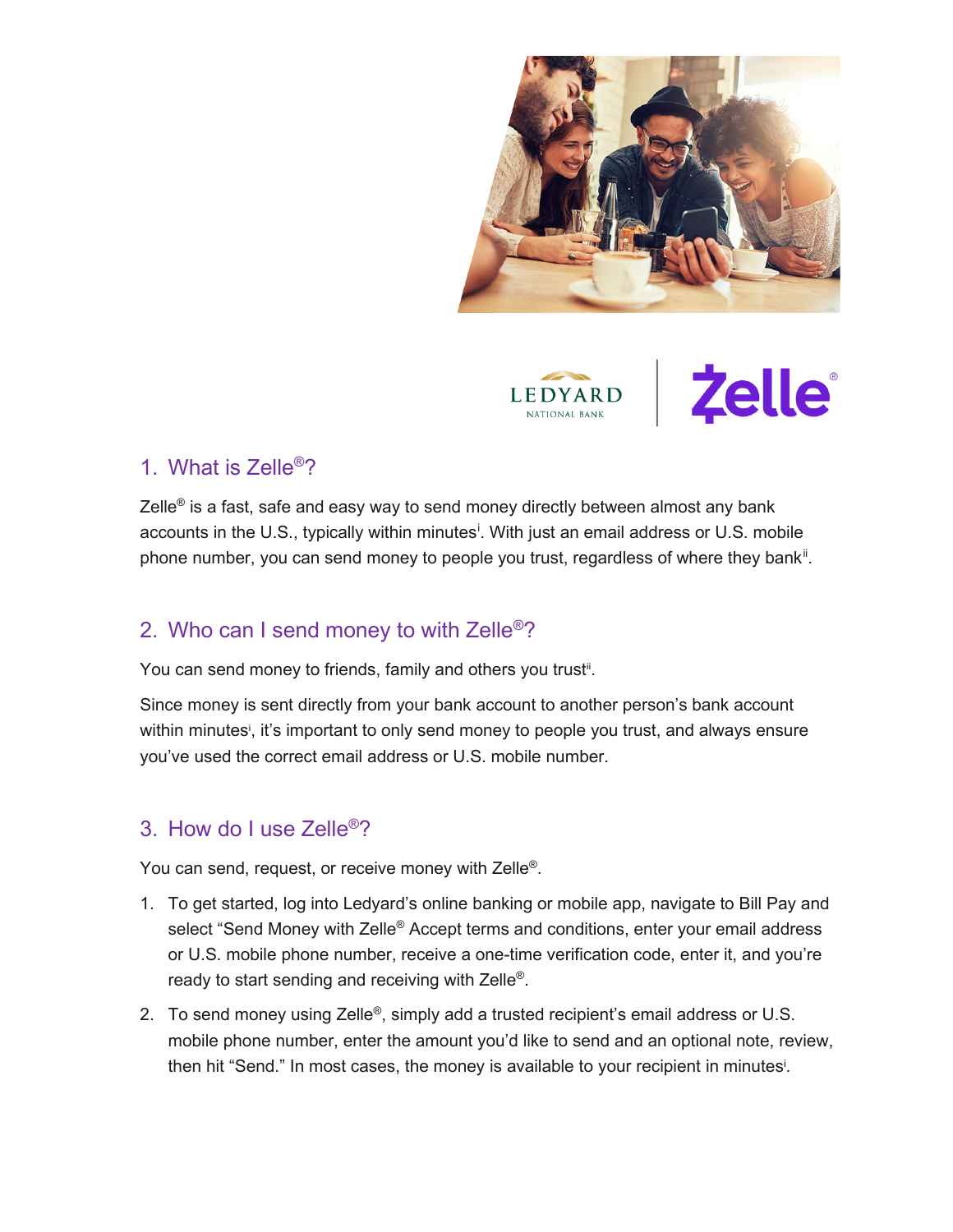- 3. To request money using Zelle<sup>®</sup>, choose "Request," select the individual(s) from whom you'd like to request money, enter the amount you'd like to request, include an optional note, review and hit "Request"[iii.](#page-4-2)
- 4. To receive money, just share your enrolled email address or U.S. mobile phone number with a friend and ask them to send you money with Zelle<sup>®</sup>.

#### 4. Someone sent me money with Zelle<sup>®</sup>, how do I receive it?

If you have already enrolled with Zelle<sup>®</sup>, you do not need to take any further action. The money will move directly into your bank account, typically within minutes<sup>1</sup>.

If you have not yet enrolled with Zelle®*,* follow these steps:

- 1. Click on the link provided in the payment notification you received via email or text message.
- 2. Select Ledyard National Bank.
- 3. Follow the instructions provided on the page to enroll and receive your payment. Pay attention to the email address or U.S. mobile number where you received the payment notification - you should enroll with Zelle<sup>®</sup> using the email address or U.S. mobile number where you received the notification to ensure you receive your money.

# 4. What types of payments can I make with Zelle<sup>®</sup>?

Zelle<sup>®</sup> is a great way to send money to family, friends, and people you are familiar with such as your personal trainer, babysitter or neighbor<sup>ii</sup>.

Since money is sent directly from your bank account to another person's bank account within minute[s](#page-0-1)<sup>i</sup>, Zelle® should only be used to send money to friends, family and others you trust*.*

*Neither* Ledyard National Bank nor Zelle® offers a protection program for any authorized payments made with Zelle® – for example, if you do not receive the item you paid for or the item is not as described or as you expected.

# 5. Are there any fees to send money using Zelle<sup>®</sup>?

Ledyard National Bank does not charge any fees to use Zelle<sup>®</sup>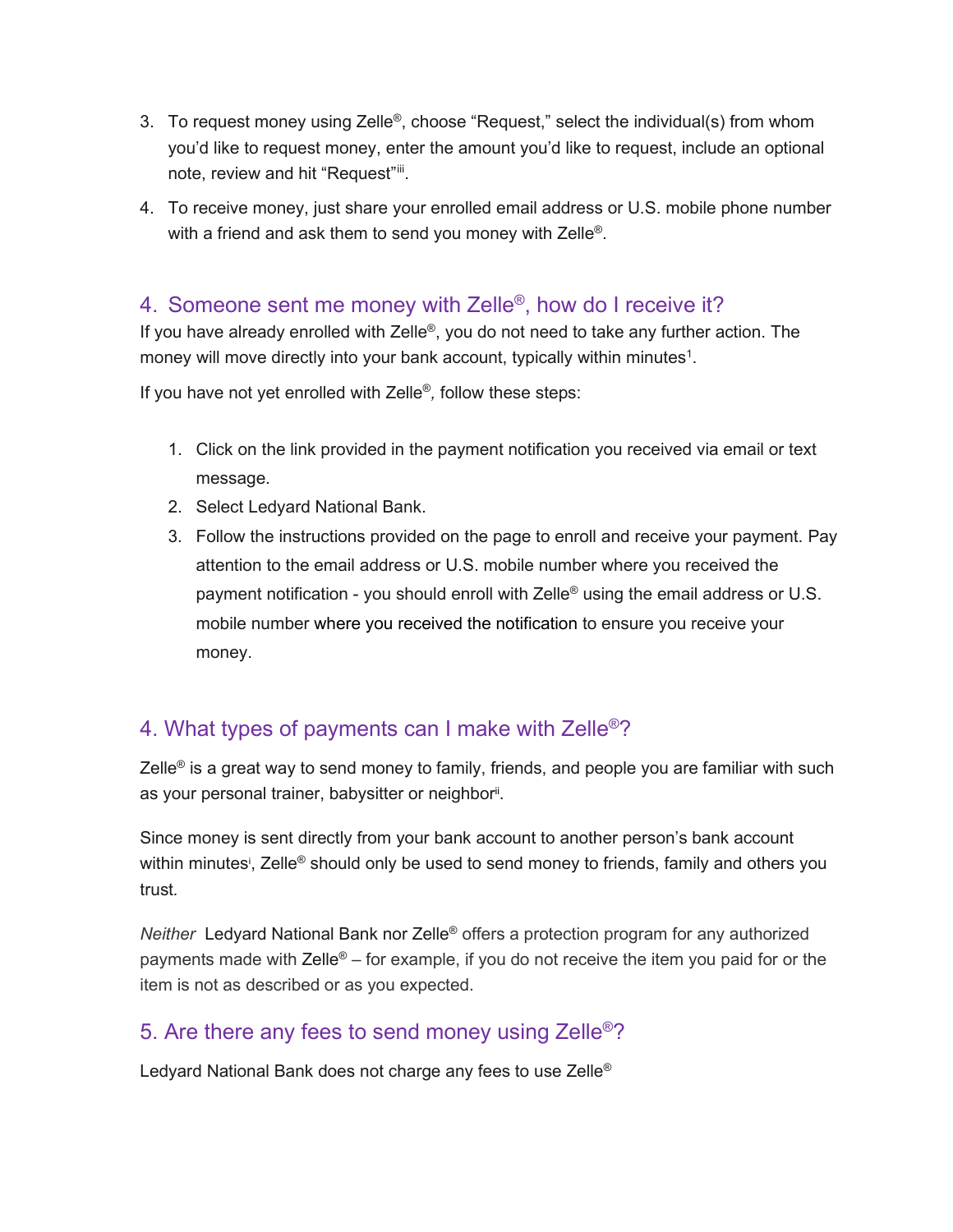#### 6. How do I get started?

It's easy  $-$  Zelle<sup>®</sup> is already available within Ledyard's mobile banking app and online banking within Bill Pay! Check our app or sign-in online and follow a few simple steps to enroll with Zelle® today.

# 7. What if I want to send money to someone whose bank doesn't offer Zelle®?

You can find a full list of participating banks and credit unions live with Zelle<sup>®</sup> [here.](https://www.zellepay.com/participating-banks-and-credit-unions)

If your recipient's bank isn't on the list, don't worry! The list of participating financial institutions is always growing, and your recipient can still use Zelle<sup>®</sup> by downloading the Zelle® app for Android and iOS.

To enroll with the Zelle<sup>®</sup> app, your recipient will enter their basic contact information, an email address and U.S. mobile number, and a Visa® or Mastercard® debit card with a U.S. based account (does not include U.S. territories). Zelle® does not accept debit cards associated with international deposit accounts or any credit cards.

#### 8. How does Zelle® work?

When you enroll with Zelle<sup>®</sup> through our online banking Bill Pay account, or mobile banking app, your name, the name of your bank, and the email address or U.S. mobile number you enrolled is shared with Zelle® (no sensitive account details are shared – those stay with Ledyard National Bank.) When someone sends money to your enrolled email address or U.S. mobile number, Zelle<sup>®</sup> looks up the email address or mobile number in its "directory" and notifies Ledyard National Bank of the incoming payment. Ledyard National Bank then directs the payment into your bank account, all while keeping your sensitive account details private.

### 9. Can I use Zelle<sup>®</sup> internationally?

In order to use Zelle®, the sender and recipient's bank accounts must be based in the U.S.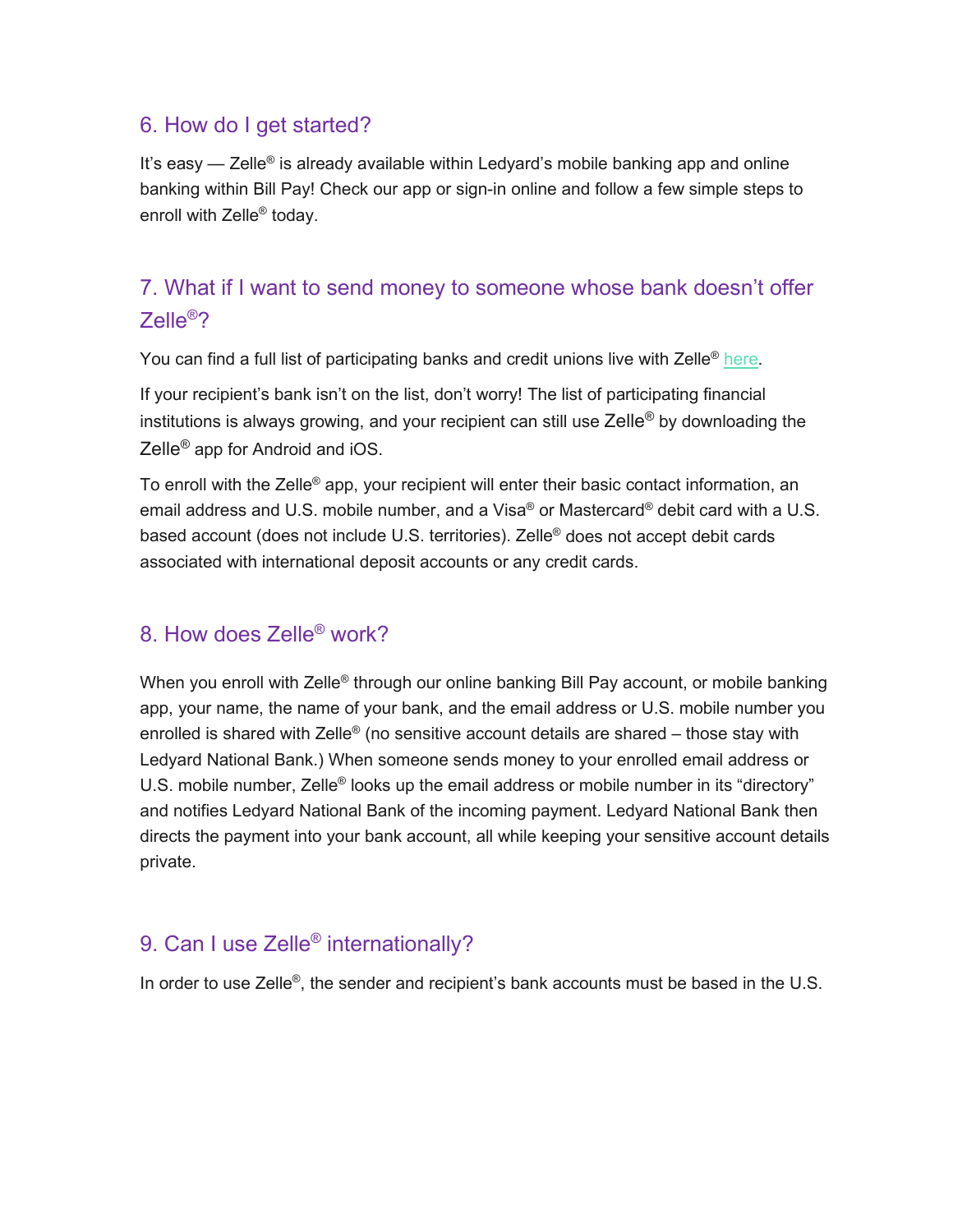## 10. Can I cancel a payment?

You can cancel a payment if the person you sent money to hasn't yet enrolled with Zelle®*.* To check whether the payment is still pending because the recipient hasn't yet enrolled, you can go to your activity page, choose the payment you want to cancel, and then select "Cancel This Payment."

If the person you sent money to has already enrolled with Zelle<sup>®</sup>, the money is sent directly to their bank account and cannot be canceled. This is why it's important to only send money to people you trust, and always ensure you've used the correct email address or U.S. mobile number when sending money.

If you sent money to the wrong person, we recommend contacting the recipient and requesting the money back. If you aren't able to get your money back, please call us toll-free at (888) 746-4562 so we can help you.

Scheduled and recurring payments are not sent with Zelle®*.* You can cancel a payment that is scheduled in advance if the money has not already been deducted from your account.

## 11. How long does it take to receive money with Zelle<sup>®</sup>?

Money [s](#page-0-1)ent with Zelle® is typically available to an enrolled recipient within minutes<sup>i</sup>.

If you send money to someone who isn't enrolled with  $\mathsf{Zelle}^{\otimes}$ , they will receive a notification prompting them to enroll. After enrollment, the money will move directly to your recipient's account, typically within minute[s](#page-0-2)<sup>i</sup> .

If your payment is pending, we recommend confirming that the person you sent money to has enrolled with Zelle<sup>®</sup> and that you entered the correct email address or U.S. mobile phone number.

If you're waiting to receive money, you should check to see if you've received a payment notification via email or text message. If you haven't received a payment notification, we recommend following up with the sender to confirm they entered the correct email address or U.S. mobile phone number.

Still having trouble? Please contact Ledyard Client Support at (888) 746-4562.

### 12. Will the person I send money to be notified?

Yes! They will receive a notification via email or text message.